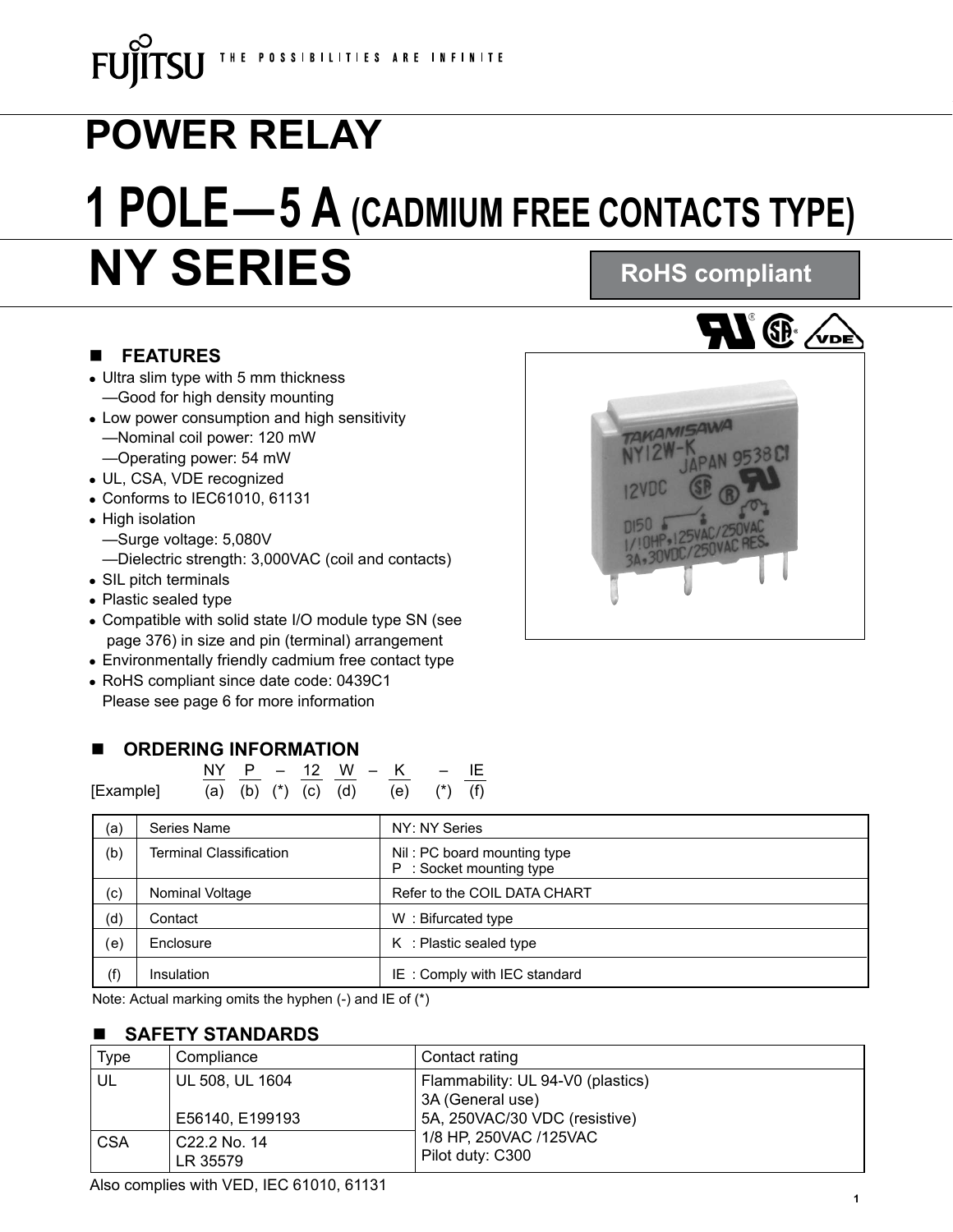#### n **SPECIFICATIONS**

| Item                      |                              |                                 | <b>NY</b>                                                                                                                                           |  |  |  |
|---------------------------|------------------------------|---------------------------------|-----------------------------------------------------------------------------------------------------------------------------------------------------|--|--|--|
| Contact                   | Arrangement                  |                                 | 1 form A (SPST-NO)                                                                                                                                  |  |  |  |
|                           | Material                     |                                 | Gold overlay silver alloy                                                                                                                           |  |  |  |
|                           | Configuration                |                                 | <b>Bifurcated</b>                                                                                                                                   |  |  |  |
|                           | Resistance (initial)         |                                 | Maximum 30 m $\Omega$ (at 1 A 6 VDC)                                                                                                                |  |  |  |
|                           | Rating (resistive)           |                                 | 3 A 250 VAC or 3 A 30 VDC                                                                                                                           |  |  |  |
|                           |                              | <b>Maximum Carrying Current</b> | 5 A                                                                                                                                                 |  |  |  |
|                           |                              | Maximum Switching Power         | 750 VA, 90 W                                                                                                                                        |  |  |  |
| Maximum Switching Voltage |                              |                                 | 270 VAC, 150 VDC                                                                                                                                    |  |  |  |
|                           |                              | Maximum Switching Current       | 5A                                                                                                                                                  |  |  |  |
|                           |                              | Minimum Switching Load*1        | 1mA 5 VDC                                                                                                                                           |  |  |  |
| Coil                      |                              | Nominal Power (at 20°C)         | 120 mW                                                                                                                                              |  |  |  |
|                           |                              | Operate Power (at 20°C)         | 54 mW                                                                                                                                               |  |  |  |
|                           | <b>Operating Temperature</b> |                                 | $-40^{\circ}$ C to +90 $^{\circ}$ C (no frost) (refer to the CHARACTERISTIC DATA)                                                                   |  |  |  |
| <b>Time Value</b>         |                              | Operate (at nominal voltage)    | Maximum 10 ms                                                                                                                                       |  |  |  |
|                           |                              | Release (at nominal voltage)    | Maximum 5 ms                                                                                                                                        |  |  |  |
| Life                      | Mechanical                   |                                 | $2 \times 10^7$ operations minimum                                                                                                                  |  |  |  |
|                           | Electrical                   |                                 | 1 × 10 <sup>5</sup> operations minimum (at 3A 250VAC, 30VDC resistive)<br>5 × 10 <sup>4</sup> operations minimum (at 5 A 250 VAC, 30 VDC resistive) |  |  |  |
| Other                     | Vibration<br>Resistance      | Misoperation                    | 10 to 55 Hz (double amplitude of 1.5 mm)                                                                                                            |  |  |  |
|                           |                              | Endurance                       | 10 to 55 Hz (double amplitude of 5.0 mm)                                                                                                            |  |  |  |
|                           | Shock<br>Resistance          | Misoperation                    | 100 m/s <sup>2</sup> (11 $\pm$ 1 ms)                                                                                                                |  |  |  |
|                           |                              | Endurance                       | 1,000 m/s <sup>2</sup> ( $6^{\pm 1}$ ms)                                                                                                            |  |  |  |
|                           | Weight                       |                                 | Approximately 3.5 g                                                                                                                                 |  |  |  |

\*1 Minimum switching loads mentioned above are reference values. Please perform the confirmation test with the actual load before production since reference values may vary according to switching frequencies, environmental conditions and expected reliability levels.

#### **n INSULATION**

| Item                          |               | ΝY                                         | <b>Note</b>               |  |
|-------------------------------|---------------|--------------------------------------------|---------------------------|--|
| Resistance (initial)          |               | Minimum 1,000 M $\Omega$                   | at 500 VDC                |  |
| <b>Dielectric</b><br>Strength | open contacts | 750 VAC 1 min.                             |                           |  |
|                               |               | coil and contacts $\vert 3,000$ VAC 1 min. |                           |  |
| Surge Voltage                 |               | 5.080V                                     | 1.2 x 50 us standard wave |  |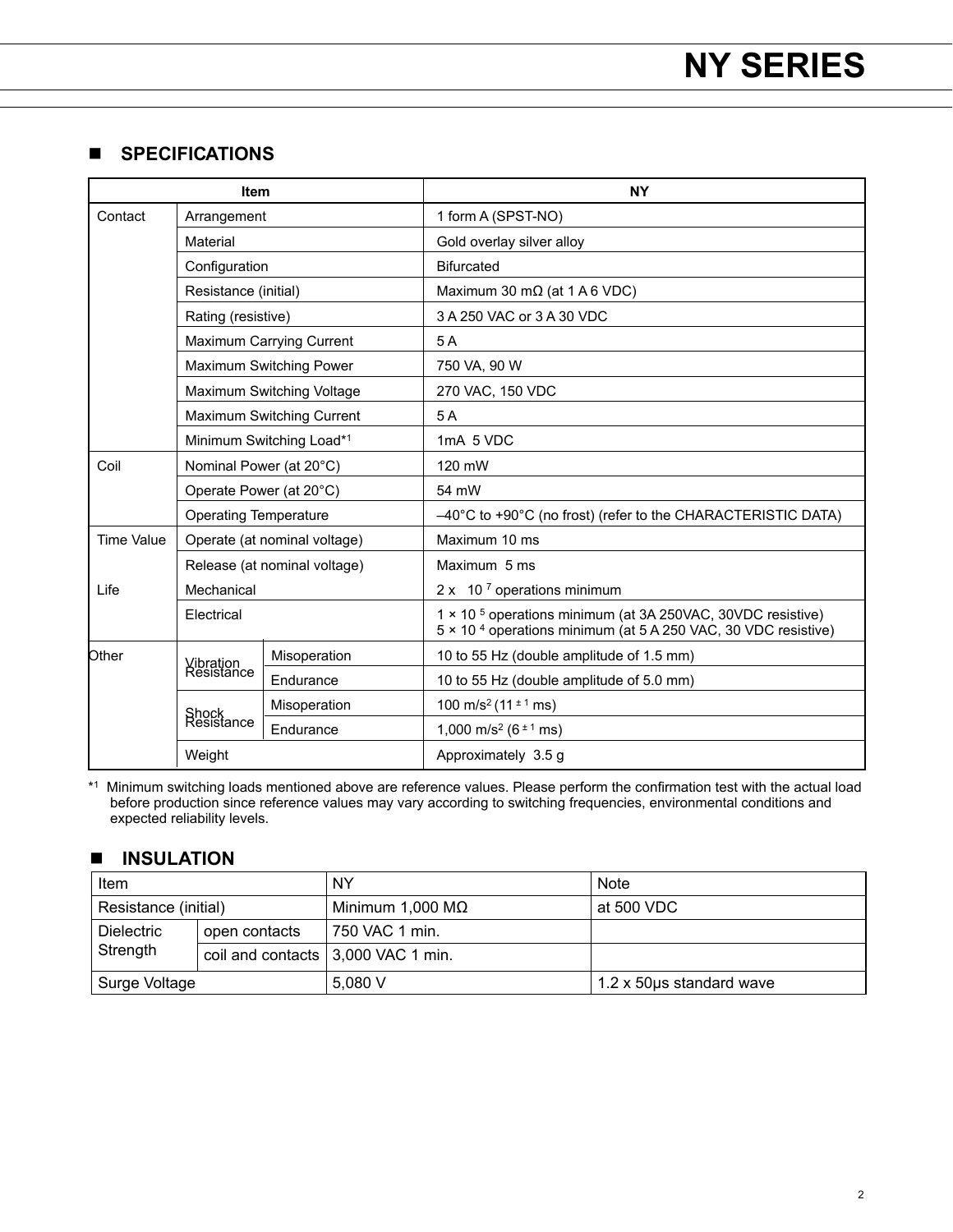#### $\blacksquare$  **COIL DATA CHART**

| <b>MODEL</b>        | <b>Nominal</b><br>voltage | Coil resistance<br>(±10%) | Must operate<br>voltage* | Must release<br>voltage* | <b>Nominal</b><br>power |
|---------------------|---------------------------|---------------------------|--------------------------|--------------------------|-------------------------|
| $NY-4.5$ W-K-IF     | 4.5 VDC                   | 169 $\Omega$              | 3 VDC                    | 0.45 VDC                 | 120 mW                  |
| $NY - 5 W - K - IE$ | 5 VDC                     | $208 \Omega$              | 3.35 VDC                 | $0.5$ VDC                | 120 mW                  |
| $NY- 6 W-K-IE$      | 6 VDC                     | $300 \Omega$              | 4 VDC                    | $0.6$ VDC                | 120 mW                  |
| $NY - 9 W - K - IE$ | 9 VDC                     | $675 \Omega$              | 6 VDC                    | 0.9 VDC                  | 120 mW                  |
| NY-12 W-K-IF        | 12 VDC                    | 1.200 $\Omega$            | 8 VDC                    | 1.2 VDC                  | 120 mW                  |
| <b>NY-18W-K-IE</b>  | 18 VDC                    | $2.700 \Omega$            | 12.1VDC                  | 1.8 VDC                  | 120 mW                  |
| <b>NY-24 W-K-IE</b> | <b>24 VDC</b>             | 4,800 $\Omega$            | 16.1 VDC                 | 2.4 VDC                  | 120 mW                  |

Note: All values in the table are measured at 20°C

\*: Specified values are subject to pulse wave voltage



#### **n** CHARACTERISTIC DATA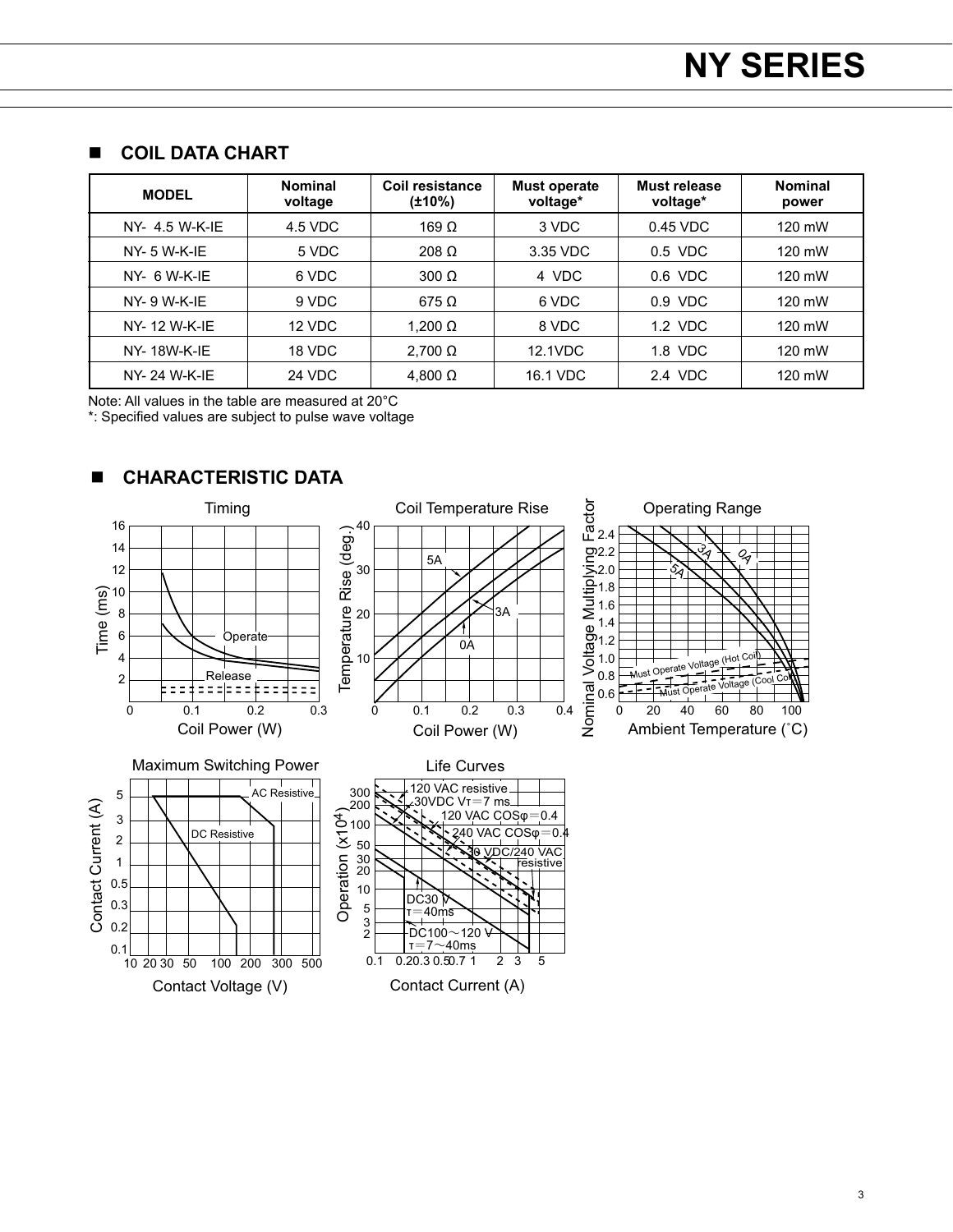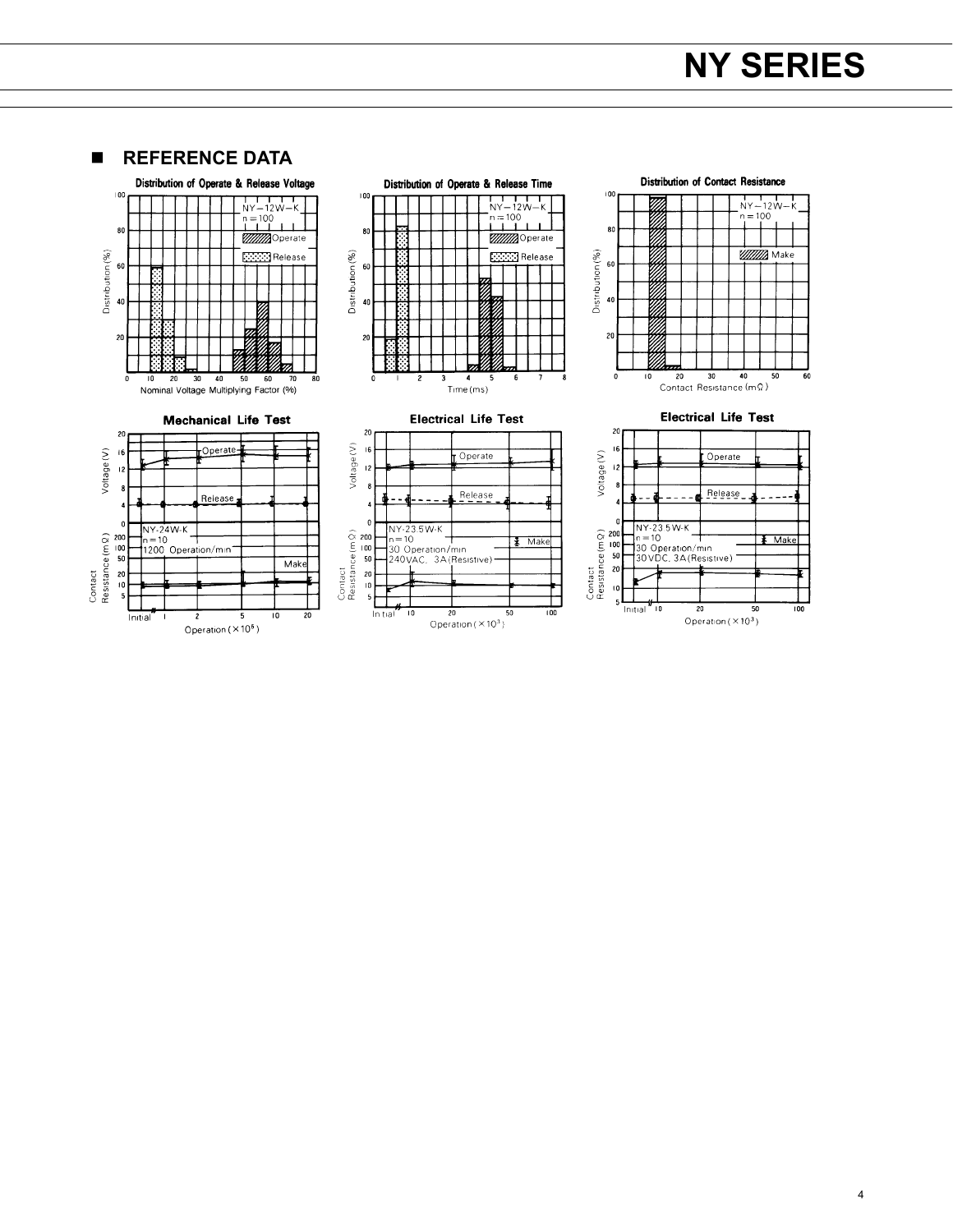**n** DIMENSIONS







Unit: mm

#### n **NOTES**

- 1. Socket ordering code. JL-5N
- 2. Standard IC socket is not recommended. Please use socket JL-5N.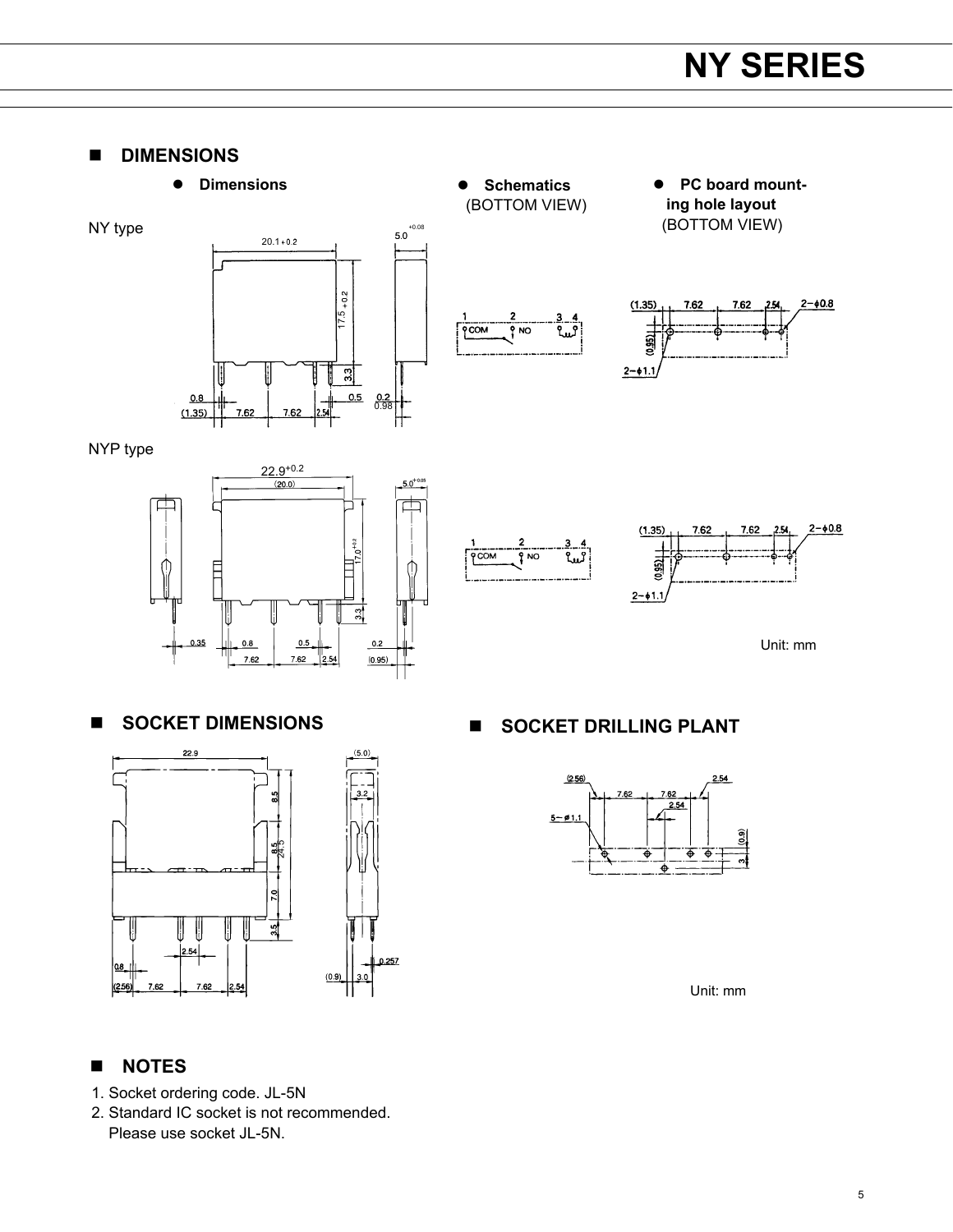## **RoHS Compliance and Lead Free Relay Information**

### **1. General Information**

- Relays produced after the specific date code that is indicated on each data sheet are lead-free now. All of our signal and power relays are lead-free. Please refer to Lead-Free Status Info. (http://www.fujitsu.com/us/downloads/MICRO/fcai/relays/lead-free-letter.pdf)
- $\bullet$  Lead free solder paste currently used in relays is Sn-3.0Ag-0.5Cu.
- All signal and power relays also comply with RoHS. Please refer to individual data sheets. Relays that are RoHS compliant do not contain the 5 hazardous materials that are restricted by RoHS directive (lead, mercury, chromium IV, PBB, PBDE).
- It has been verified that using lead-free relays in leaded assembly process will not cause any problems (compatible).
- $\bullet$  "LF" is marked on each outer and inner carton. (No marking on individual relays).
- To avoid leaded relays (for lead-free sample, etc.) please consult with area sales office.
- We will ship leaded relays as long as the leaded relay inventory exists.

Note: Cadmium was exempted from RoHS on October 21, 2005. (Amendment to Directive 2002/95/EC)

## **2. Recommended Lead Free Solder Profile**

• Recommended solder paste Sn-3.0Ag-0.5Cu.

#### **Reflow Solder condtion**

## **Flow Solder condtion:**<br>Pre-heating: maximum 12

maximum 120°C Soldering: dip within 5 sec. at 260˚C soler bath

#### **Solder by Soldering Iron:**

Soldering Iron<br>Temperature: maximum 360°C Duration: maximum 3 sec.

#### **We highly recommend that you confirm your actual solder conditions**

### **3. Moisture Sensitivity**

<sup>l</sup> Moisture Sensitivity Level standard is not applicable to electromechanical realys.

#### **4. Tin Whisker**

• Dipped SnAgCu solder is known as low risk tin whisker. No considerable length whisker was found by our in house test.